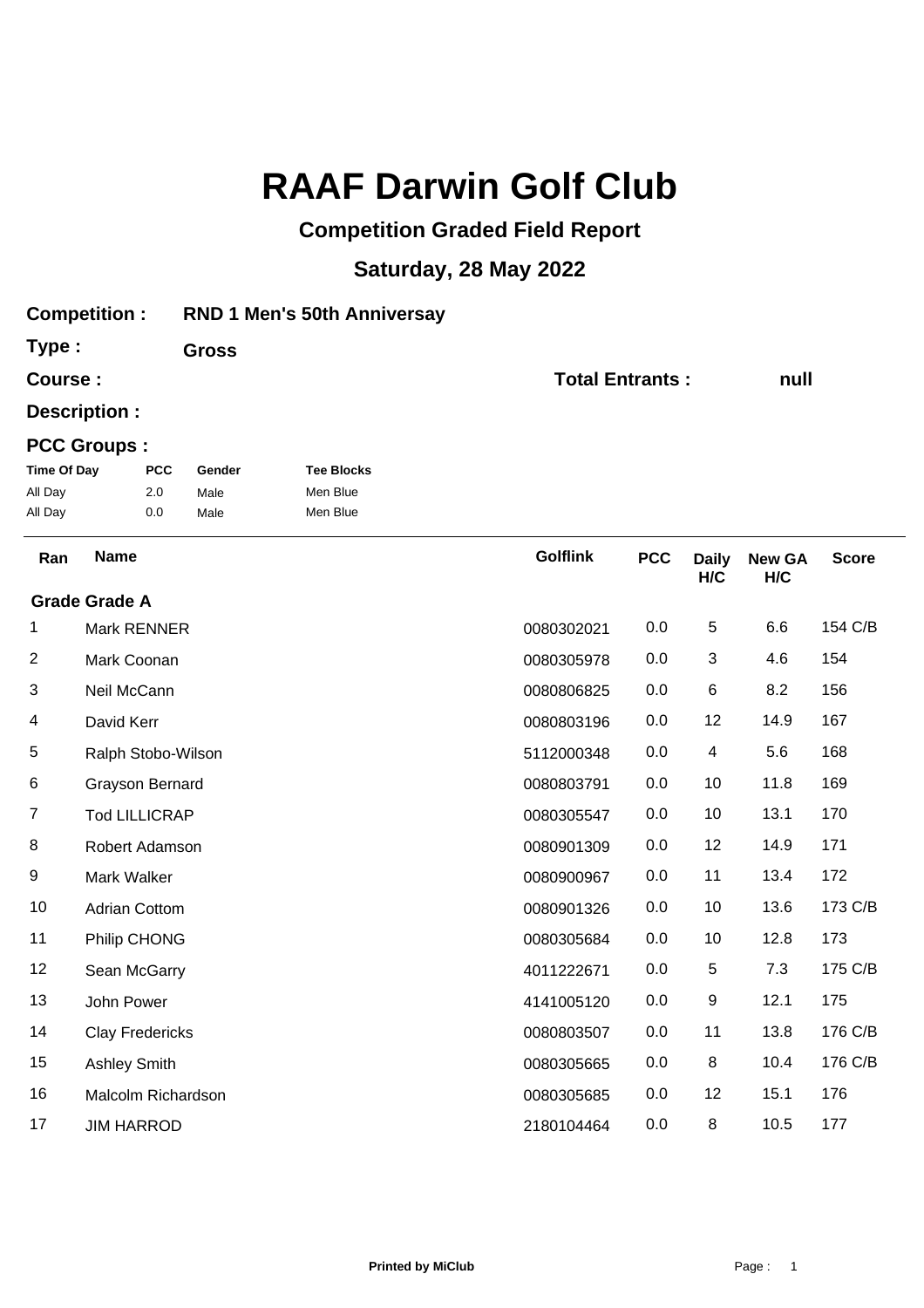| Ran | <b>Name</b>                                  |          | <b>Golflink</b> | <b>PCC</b> | <b>Daily</b><br>H/C | <b>New GA</b><br>H/C | <b>Score</b> |
|-----|----------------------------------------------|----------|-----------------|------------|---------------------|----------------------|--------------|
| 18  | Cameron CLARK                                |          | 0080303396      | 0.0        | $\overline{7}$      | 10.0                 | 178          |
| 19  | David HENRY                                  |          | 0080300428      | 0.0        | 11                  | 14.1                 | 182          |
| 20  | Michael O'Brien                              |          | 5051001000      | 0.0        | 9                   | 11.4                 | 185          |
| 21  | John Humphreys                               |          | 0080900714      | 0.0        | 9                   | 12.0                 | 187          |
| 22  | Lance GODWIN                                 |          | 0080304020      | 0.0        | 5                   | 7.1                  | 84           |
| 23  | Joel Wilden                                  |          | 2010403603      | 0.0        | 8                   | 11.4                 | 85           |
|     | Michael Walsh                                |          | 0080305705      | 0.0        | $\overline{7}$      | 9.0                  | <b>NSNA</b>  |
|     | <b>Graham BAULCH</b><br><b>Grade Grade B</b> |          | 0080304121      | 0.0        | 12                  | 15.7                 | <b>NSNA</b>  |
| 1   | <b>Phillip Duck</b>                          |          | 0080901362      | 0.0        | 15                  | 17.8                 | 167          |
| 2   | Peter McGarry                                |          | 0080901325      | 0.0        | 15                  | 18.7                 | 173          |
| 3   | <b>Adrian Murphy</b>                         |          | 0080200420      | 0.0        | 14                  | 17.5                 | 175          |
| 4   | Paul Wetering                                |          | 0080900851      | 0.0        | 15                  | 18.7                 | 180 C/B      |
| 5   | Robert McLellan                              |          | 5100802451      | 0.0        | 15                  | 18.5                 | 180 C/B      |
| 6   | John SILVA                                   |          | 0080305366      | 0.0        | 13                  | 16.0                 | 180 C/B      |
| 7   | David Thompson                               |          | 0080305691      | 0.0        | 13                  | 16.1                 | 180          |
| 8   | John HALL                                    |          | 0080302916      | 0.0        | 13                  | 15.9                 | 181 C/B      |
| 9   | Lance Burgess                                |          | 4061002820      | 0.0        | 13                  | 16.5                 | 181          |
| 10  | Peter Egart                                  |          | 0080901078      | 0.0        | 16                  | 19.2                 | 182          |
| 11  | Mark Hough                                   |          | 0080804048      | 0.0        | 18                  | 21.4                 | 184 C/B      |
| 12  | Anthony SMITH                                |          | 0080303468      | 0.0        | 13                  | 16.0                 | 184          |
| 13  | Mark Girven                                  |          | 0080304619      | 0.0        | 14                  | 17.8                 | 185 C/B      |
| 14  | Claudio Di Somma                             |          | 0080305921      | 0.0        | 14                  | 16.7                 | 185          |
| 15  | Glenn Salzer                                 |          | 0080802656      | 0.0        | 17                  | 21.2                 | 186          |
| 16  | Domenic Tartaglia                            |          | 0080900841      | 0.0        | 16                  | 19.9                 | 187          |
| 17  | Ivan Frost                                   |          | 0080503509      | 0.0        | 16                  | 19.9                 | 188 C/B      |
| 18  | Jimmy Lee                                    |          | 0080900980      | 0.0        | 17                  | 21.0                 | 188          |
| 19  | John McCormick                               |          | 0080806884      | 0.0        | 18                  | 22.0                 | 189          |
| 20  | Roger Holt                                   |          | 0080900725      | 0.0        | 17                  | 21.2                 | 190          |
| 21  | Quentin Allsop                               |          | 0080500111      | 0.0        | 16                  | 20.1                 | 195          |
| 22  | Michael Walker                               |          | 0080900144      | 0.0        | 18                  | 21.7                 | 196          |
| 23  | David                                        | Flanagan | 0080500271      | 0.0        | 17                  | 20.2                 | 198          |
| 24  | <b>Stuart Flack</b>                          |          | 4010107475      | 0.0        | 18                  | 22.1                 | 202          |
| 25  | Daniel COX                                   |          | 0080305639      | 0.0        | 15                  | 18.9                 | 205          |
| 26  | <b>Brian Dienelt</b>                         |          | 0080900093      | 0.0        | 15                  | 18.8                 | 89           |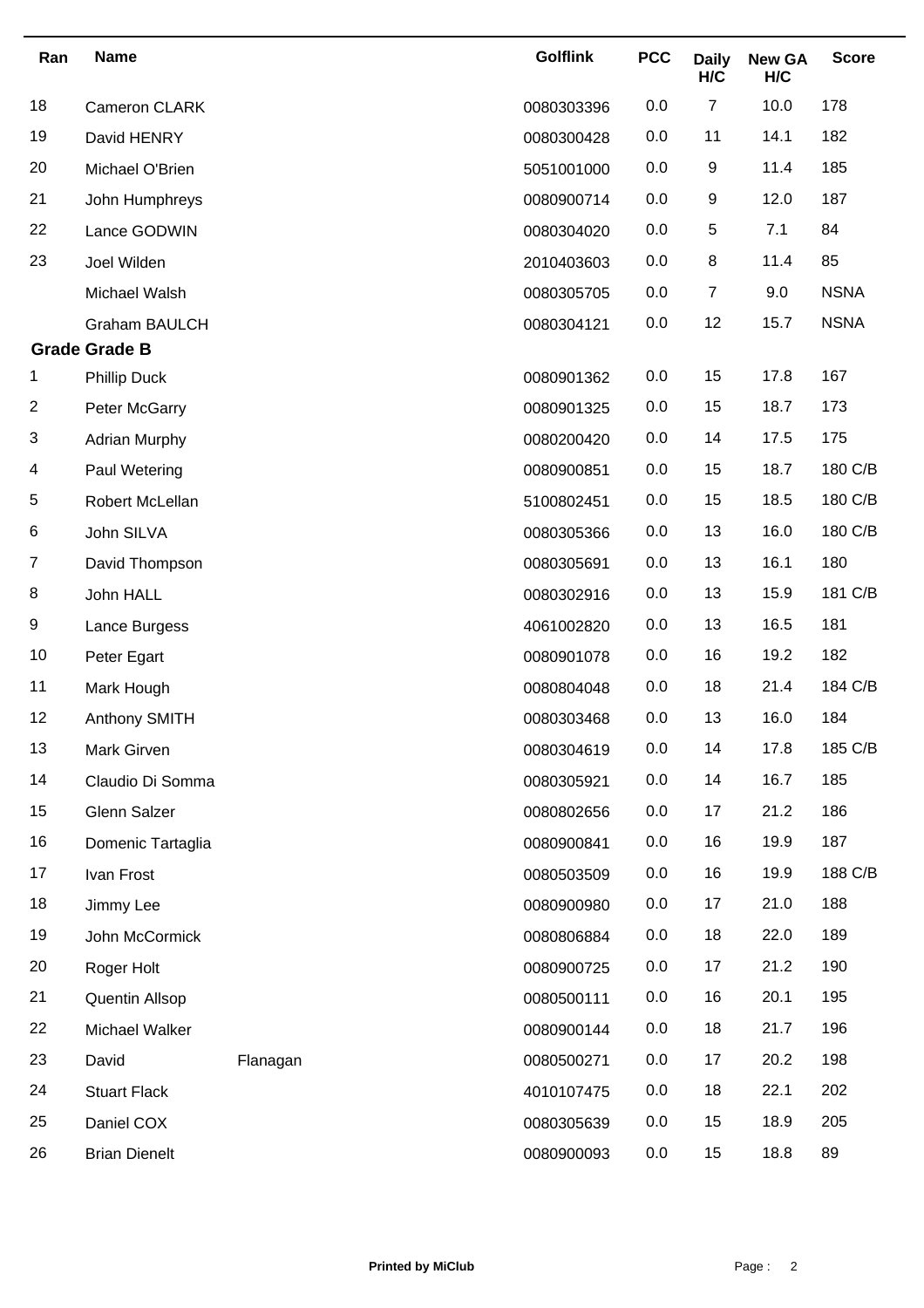| Ran            | <b>Name</b>              | <b>Golflink</b> | <b>PCC</b> | <b>Daily</b><br>H/C | <b>New GA</b><br>H/C | <b>Score</b> |
|----------------|--------------------------|-----------------|------------|---------------------|----------------------|--------------|
| 27             | <b>Craig Bradley</b>     | 0080900971      | 0.0        | 16                  | 19.8                 | 94           |
| 28             | <b>Brian Cleary</b>      | 0080804149      | 0.0        | 17                  | 21.0                 | 96           |
| 29             | Anthony Valle            | 0080900796      | 0.0        | 16                  | 19.6                 | 99           |
|                | David Money              | 0080305920      | 0.0        | 15                  | 18.1                 | 150          |
|                | <b>Grade Grade C</b>     |                 |            |                     |                      |              |
| 1              | David Proctor            | 0080806851      | 0.0        | 20                  | 23.5                 | 181          |
| 2              | James Herriott           | 0080900311      | 0.0        | 25                  | 30.0                 | 183          |
| 3              | <b>Brendan Murphy</b>    | 0080900736      | 0.0        | 19                  | 22.6                 | 188          |
| 4              | Alexander Cook           | 0080900263      | 0.0        | 21                  | 25.6                 | 189 C/B      |
| 5              | Alex McGarry             | 4011222548      | 0.0        | 23                  | 27.1                 | 189          |
| 6              | Donald Gilson            | 2140300037      | 0.0        | 19                  | 23.0                 | 192          |
| $\overline{7}$ | Robert Kennon            | 0080900685      | 0.0        | 25                  | 29.3                 | 193 C/B      |
| 8              | Lindsay Monteith         | 0080900873      | 0.0        | 21                  | 25.6                 | 193          |
| 9              | <b>Stuart McPherson</b>  | 0080900147      | 0.0        | 19                  | 23.2                 | 194          |
| 10             | Dave Price               | 0080900061      | 0.0        | 19                  | 23.2                 | 195          |
| 11             | Jack Flanagan            | 0080502199      | 0.0        | 19                  | 22.6                 | 196 C/B      |
| 12             | <b>Bill Elliott</b>      | 0080900522      | 0.0        | 22                  | 27.1                 | 196          |
| 13             | <b>Bill Ford</b>         | 4060301663      | 0.0        | 19                  | 23.4                 | 198          |
| 14             | <b>Bryan Smith</b>       | 0080901413      | 0.0        | 20                  | 25.1                 | 199 C/B      |
| 15             | Gordon Harvey            | 0080900071      | 0.0        | 23                  | 28.7                 | 199          |
| 16             | David Sachs              | 0080900004      | 0.0        | 23                  | 27.5                 | 201 C/B      |
| 17             | David Kingston           | 0080900155      | 0.0        | 21                  | 25.6                 | 201          |
| 18             | <b>Andy Bartels</b>      | 0080900817      | 0.0        | 20                  | 23.8                 | 203          |
| 19             | <b>Matthew Humphreys</b> | 0080900956      | 0.0        | 20                  | 24.5                 | 206          |
| 20             | Vincent Tyndall          | 0080901131      | 0.0        | 21                  | 26.3                 | 207          |
| 21             | Mike Gordon              | 0080901332      | 0.0        | 26                  | 30.9                 | 208          |
| 22             | Ronald Hosking           | 0080900124      | 0.0        | 34                  | 39.8                 | 210          |
| 23             | Andy Hill                | 4130104669      | 0.0        | 29                  | 34.1                 | 218          |
| 24             | Howard Jackson           | 0080901274      | 0.0        | 30                  | 36.0                 | 232          |
| 25             | Scott Christian          | 0080901231      | 0.0        | 28                  | 32.9                 | 233          |
| 26             | <b>Bob Cowling</b>       | 0080900774      | 0.0        | 35                  | 41.8                 | 247          |
| 27             | John Lilliebridge        | 4072800294      | 0.0        | 24                  | 28.3                 | 92           |
| 28             | Oanh Pham Ngoc           | 0080901368      | 2.0        | 21                  | 25.7                 | 98           |
| 29             | Rod Evers                | 0080901244      | 0.0        | 26                  | 31.2                 | 100          |
| 30             | Kerry McKeen             | 5111000106      | 2.0        | 23                  | 27.3                 | 112          |